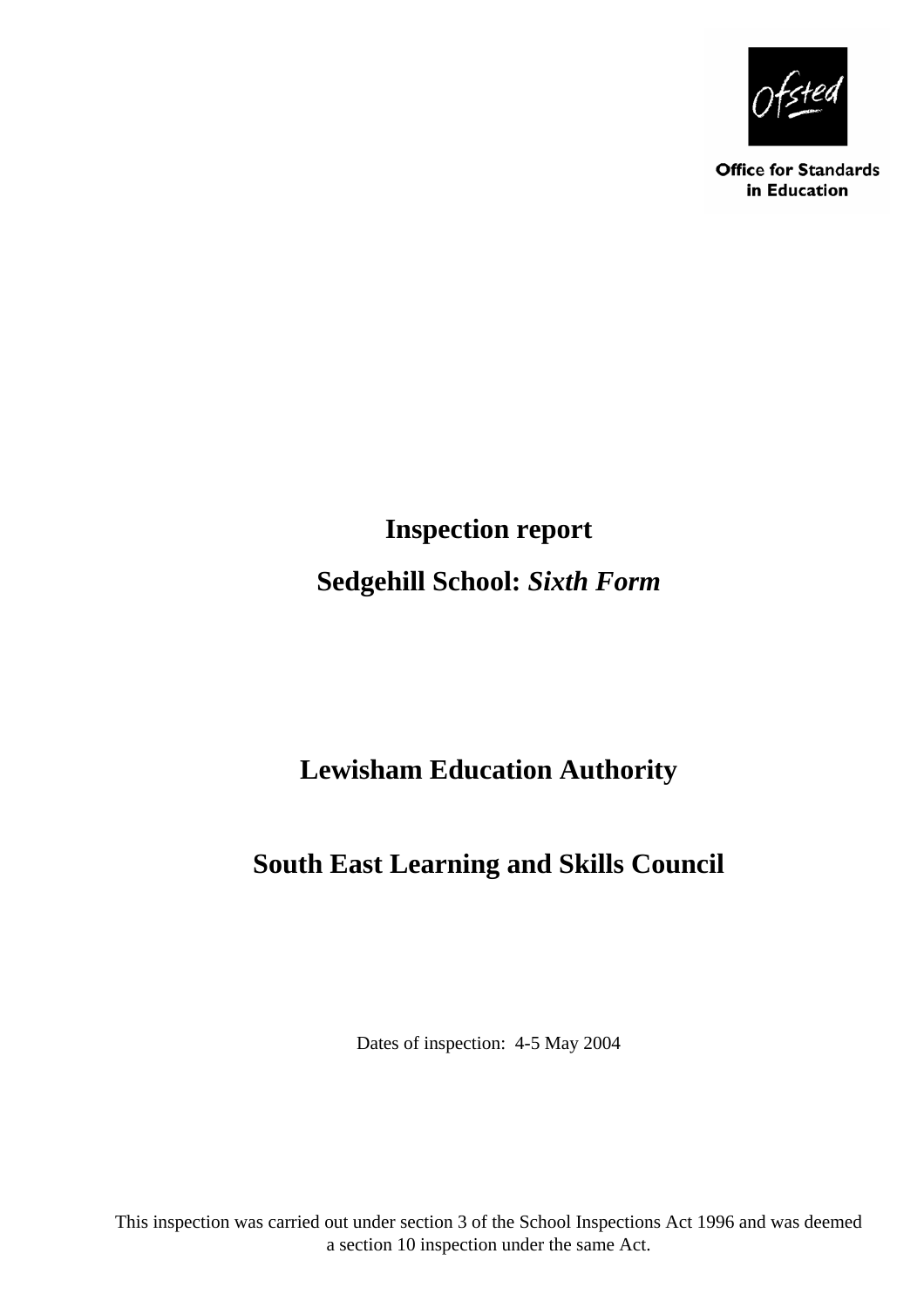© Crown copyright 2004. This report may be reproduced in whole or in part for non-commercial educational purposes, provided that all extracts quoted are reproduced verbatim without adaptation and on condition that the source and date thereof are stated.

School inspection reports are available on the Ofsted web site ([www.ofsted](http://www.ofsted/).gov.uk).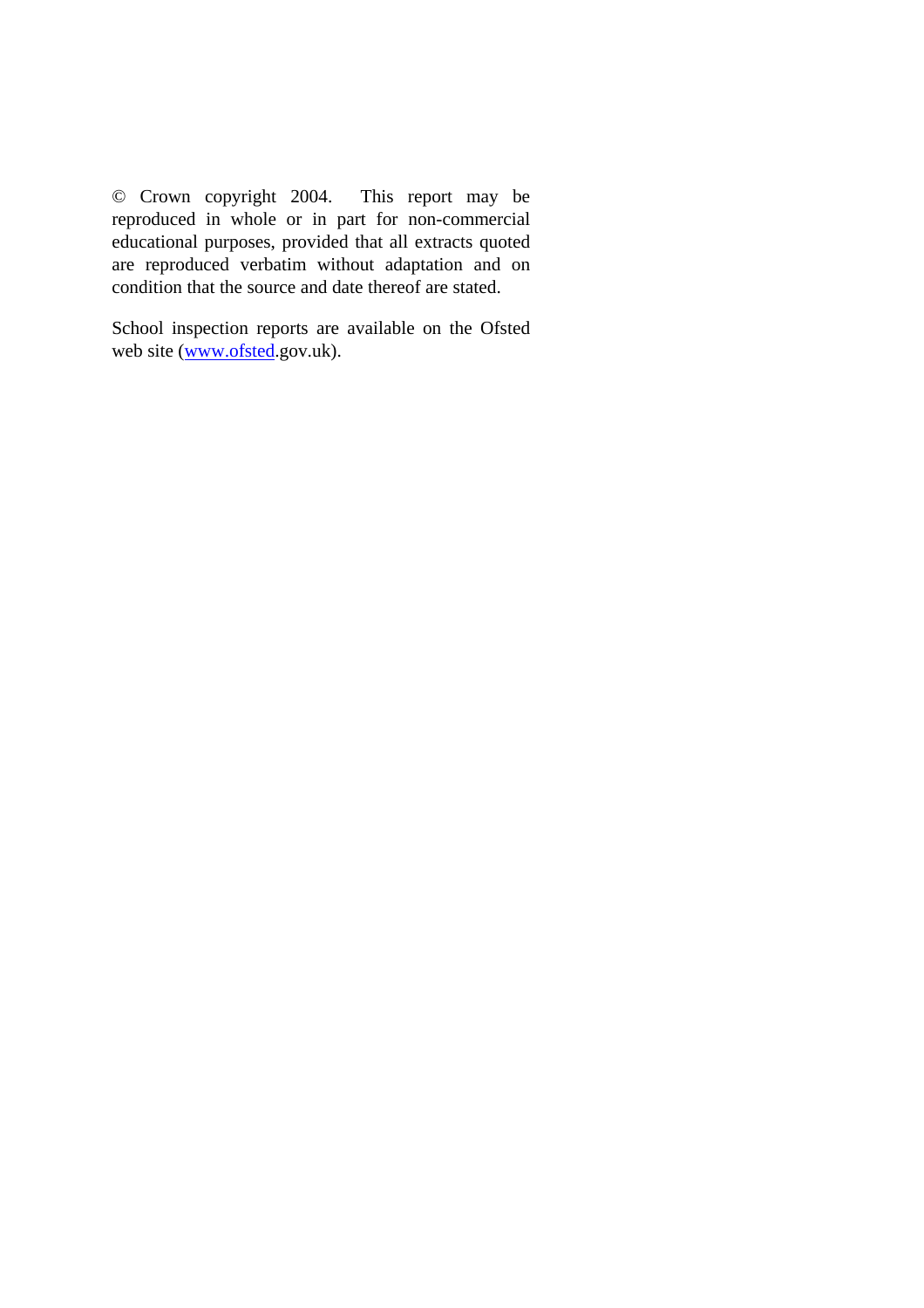## **Contents**

| <b>Section</b>                                         | Page             |
|--------------------------------------------------------|------------------|
| <b>Basic information about the school</b>              | iv               |
| <b>Introduction</b>                                    | 1                |
| <b>Main findings</b>                                   | 1                |
| <b>Key issues</b>                                      | $\boldsymbol{2}$ |
| <b>Inspection findings</b>                             | $\boldsymbol{2}$ |
| Standards achieved by the pupils                       | $\overline{2}$   |
| The pupils' attitudes, values and personal development | 3                |
| The quality of education                               | $\boldsymbol{4}$ |
| <b>Leadership and management</b>                       | 5                |
| <b>Implementation of the action plan</b>               | 6                |
| Appendix – Information about the inspection            | 7                |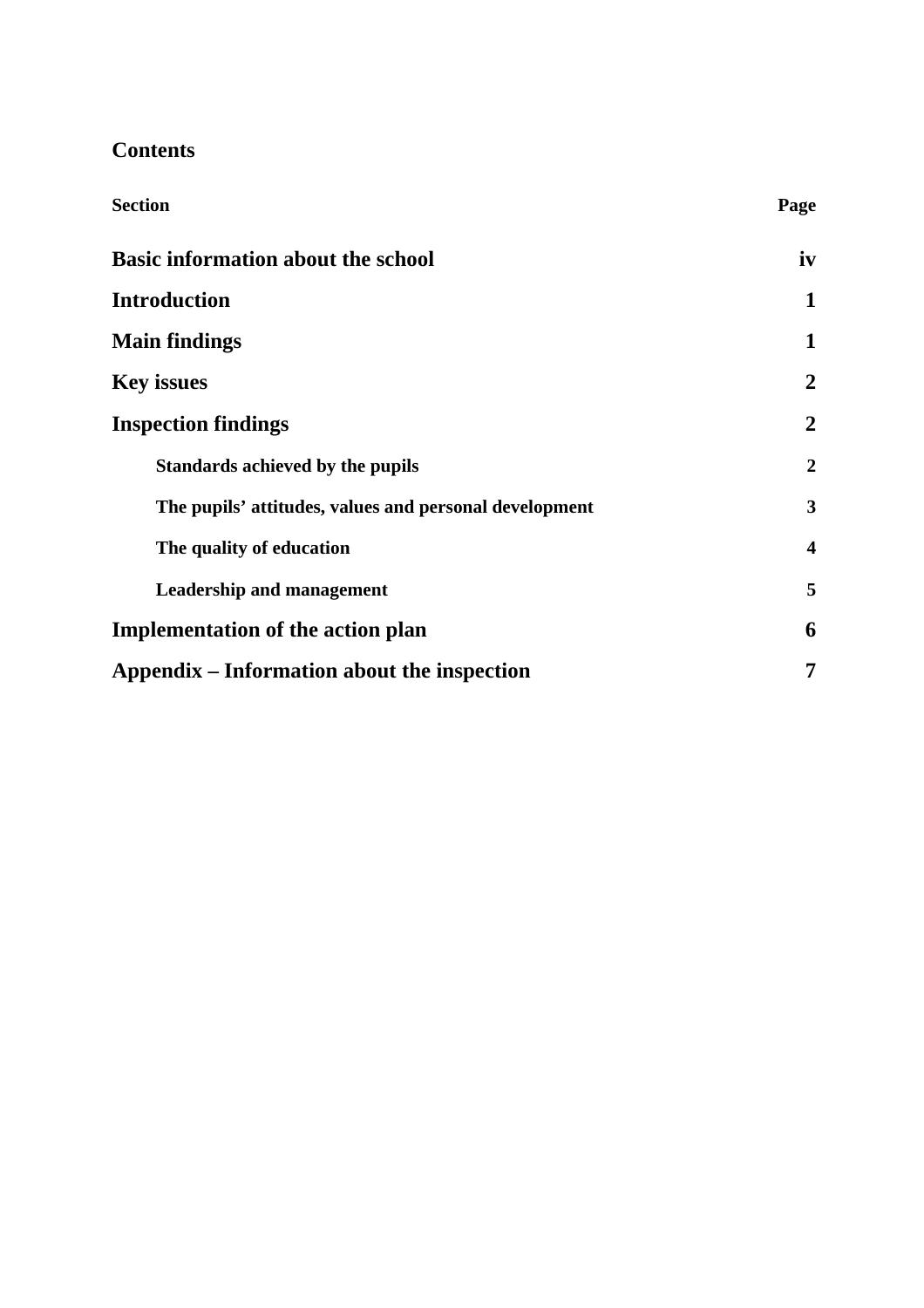## <span id="page-3-0"></span>**Basic information about the school**

<span id="page-3-2"></span><span id="page-3-1"></span>

| Name of school:                            | Sedgehill School                               |
|--------------------------------------------|------------------------------------------------|
| Type of school:                            | Comprehensive                                  |
| Status:                                    | Community                                      |
| Age range of students:                     | 11 to 18 years                                 |
| Headteacher:                               | Ms K Bastick-Styles                            |
| Address of school:                         | Sedgehill Road<br>Catford<br>London<br>SE6 3QW |
| Telephone:                                 | 020 8698 8911                                  |
| Name and address of appropriate authority: | The governing body, address as above           |
| Chair of governors:                        | Mr M Redfern                                   |
| Local education authority area:            | Lewisham                                       |
| Learning and Skills Council:               | South East                                     |
| Unique reference number:                   | 100743                                         |
| Name of reporting inspector:               | Mr R Ellis HMI                                 |
| Dates of inspection:                       | 4-5 May 2004                                   |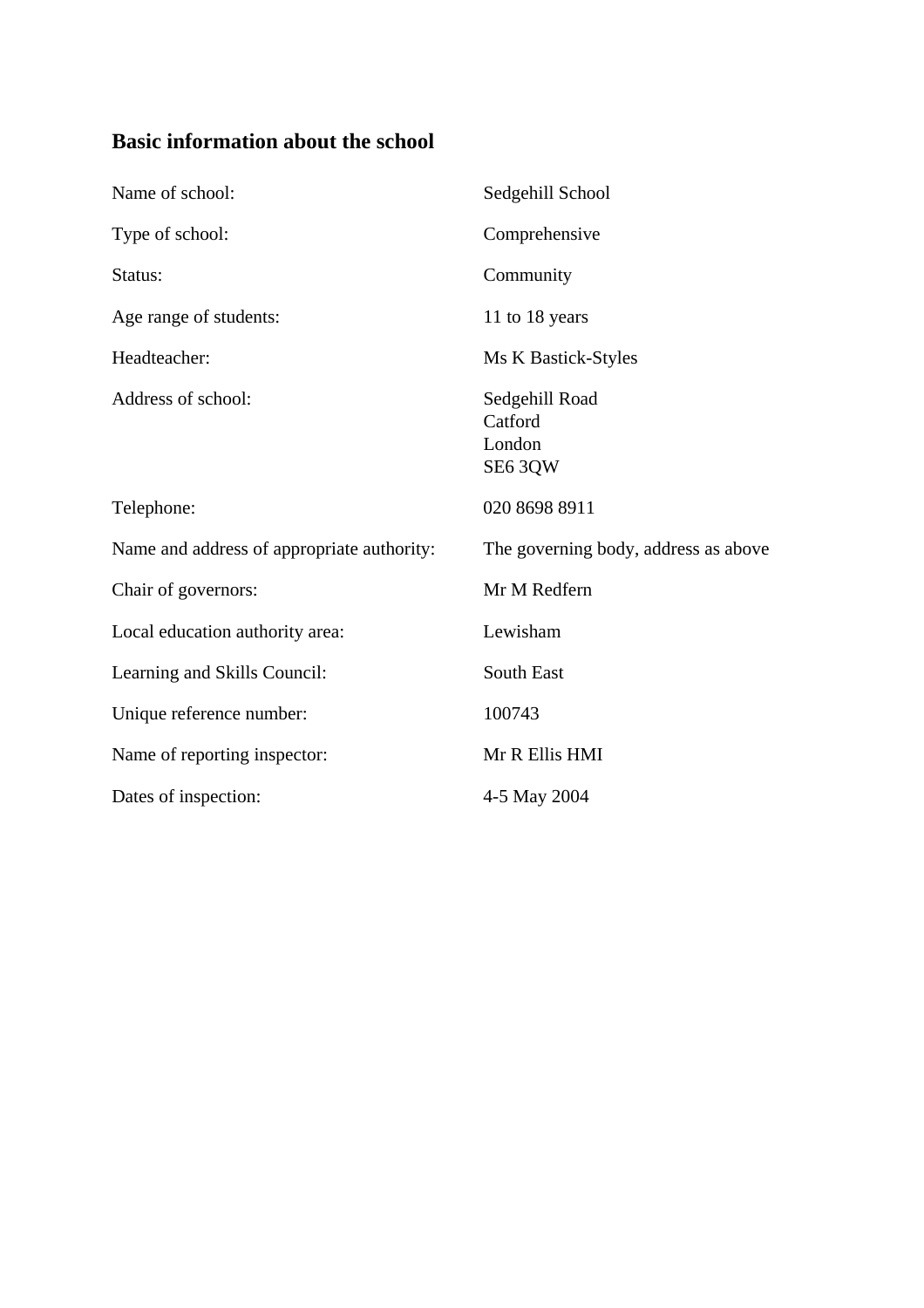## <span id="page-4-0"></span>**Introduction**

1. [Sedgehill](#page-3-1) School is a mixed, community comprehensive school situated in [Catford.](#page-3-2) There are 129 students in the sixth form. Sedgehill is one of three schools that work in partnership as members of the Hillsyde sixth-form consortium. Some students from the other schools in the consortium study subjects at Sedgehill, and students from Sedgehill take some courses at the other consortium schools. The consortium offers a range of subjects, including some vocational courses. All sixth-form students follow a programme of personal, social, health and citizenship education. Attainment on entry to the sixth form is low.

2. The school was inspected in November 2002. The sixth form was judged to be inadequate because it was failing to give its students over compulsory school age an acceptable standard of education.

3. The governors drew up an action plan to address the key issues for the sixth form from the inspection of November 2002, and the sixth form was visited by Her Majesty's Inspectors of Schools (HMI) on three occasions to monitor the progress being made.

4. In May 2004, an HMI and an Additional Inspector inspected the sixth form, assessing the quality of education provided and the progress made, in particular in relation to the main findings and key issues in the inspection report of November 2002.

### **Main findings**

5. In accordance with paragraph 1(2) of schedule 7 of the Learning and Skills Act 2000, I am of the opinion that the school's sixth form is no longer inadequate, since it is now providing an acceptable standard of education for its students. The main findings of the inspection are:

- standards are improving. In 2003, the results achieved by the Year 13 students showed a significant improvement when compared to those achieved in the previous year. However, standards overall are well below average when compared to all sixth forms in maintained schools;
- the progress that the students make is improving. Analysis of the school's data shows that many students achieve well in relation to their prior attainment and make progress that is satisfactory or better;
- the students' attendance and punctuality are improving but remain unsatisfactory overall;
- most students have positive attitudes to learning. In a majority of the lessons the relationships between the students and their teachers were good;
- the students are given good opportunities in lessons and in other activities to show initiative and undertake responsibilities;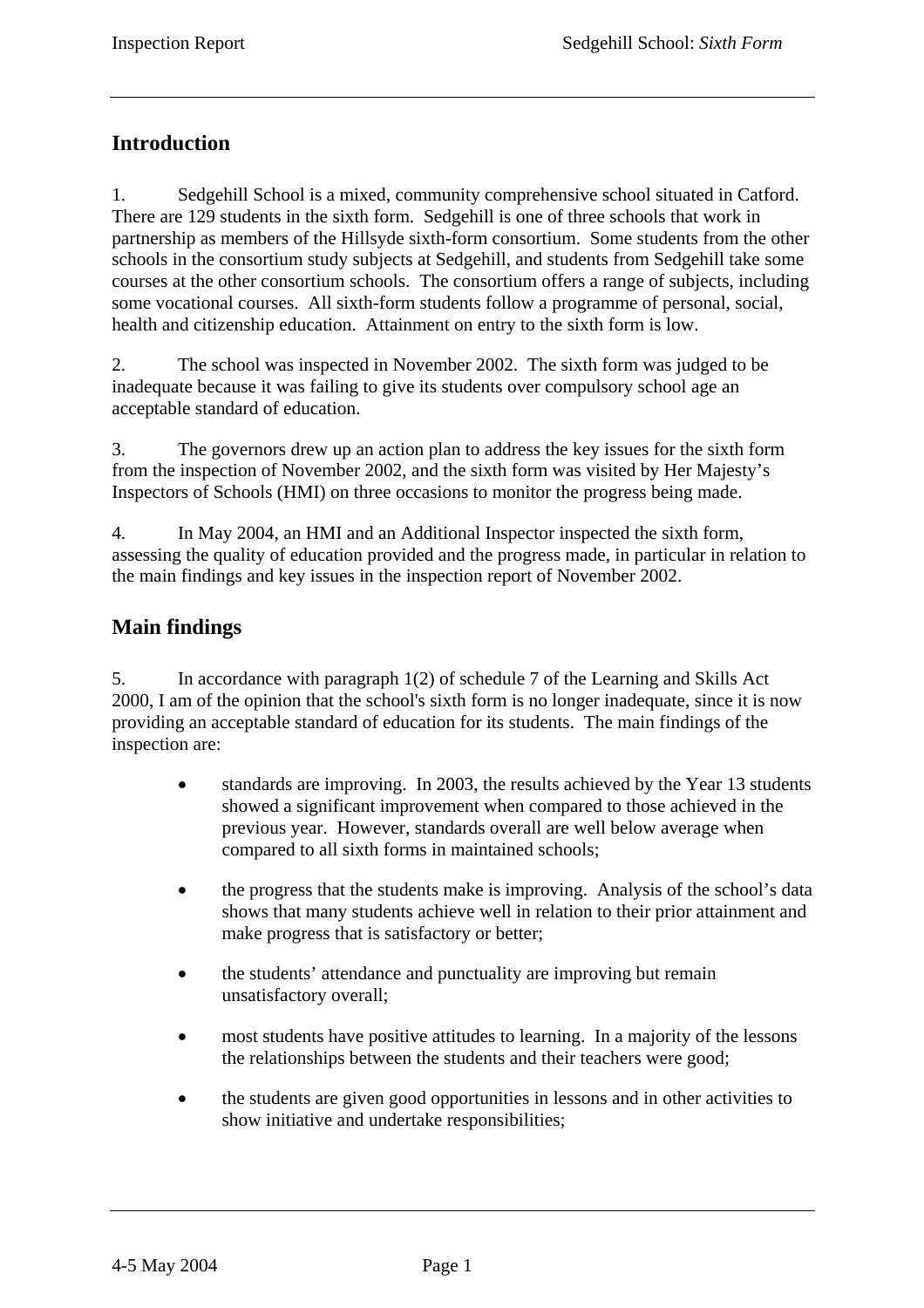- <span id="page-5-0"></span>• a tutorial programme contributes effectively to the students' personal development and provides appropriate guidance in their transition to becoming independent adults;
- the school's vision "Education, Achievement and Success for Life" underpins its efforts to promote the students' sense of self-worth and confidence and raise their expectations and aspirations for future success;
- the curriculum is satisfactory overall but has some weaknesses. The school makes no discrete provision for the assessment and teaching of key skills, and the range of vocational courses is limited;
- despite improvements in the religious education curriculum and developments in the tutorial programme there are too few opportunities for the students' spiritual development;
- the sixth-form accommodation has been improved and provides good facilities for independent study. However, the accommodation used for teaching is variable in quality;
- the quality of teaching has improved since the inspection in November 2002. It was satisfactory or better in all of the 19 lessons, including 14 where it was good or very good;
- leadership of the sixth form is strong, dynamic, and well focused on raising the attainment and achievement of all the students. Management structures are clear and operate effectively.

#### **Key issues**

6. In order to improve the students' quality of education further, the governors, headteacher, senior managers and staff need to:

- improve the curriculum to provide better opportunities for the students to develop key skills and to follow courses that are well matched to their aptitudes and interests;
- improve the students' attendance and punctuality;
- develop further opportunities for the students' spiritual development.

#### **Inspection findings**

#### **Standards achieved by the pupils**

7. Many students start their sixth-form courses with standards of attainment that are well-below average. The progress that the students make is improving and most are achieving at least their minimum targets. Many students achieve well in relation to their prior attainment and make progress that is satisfactory or better.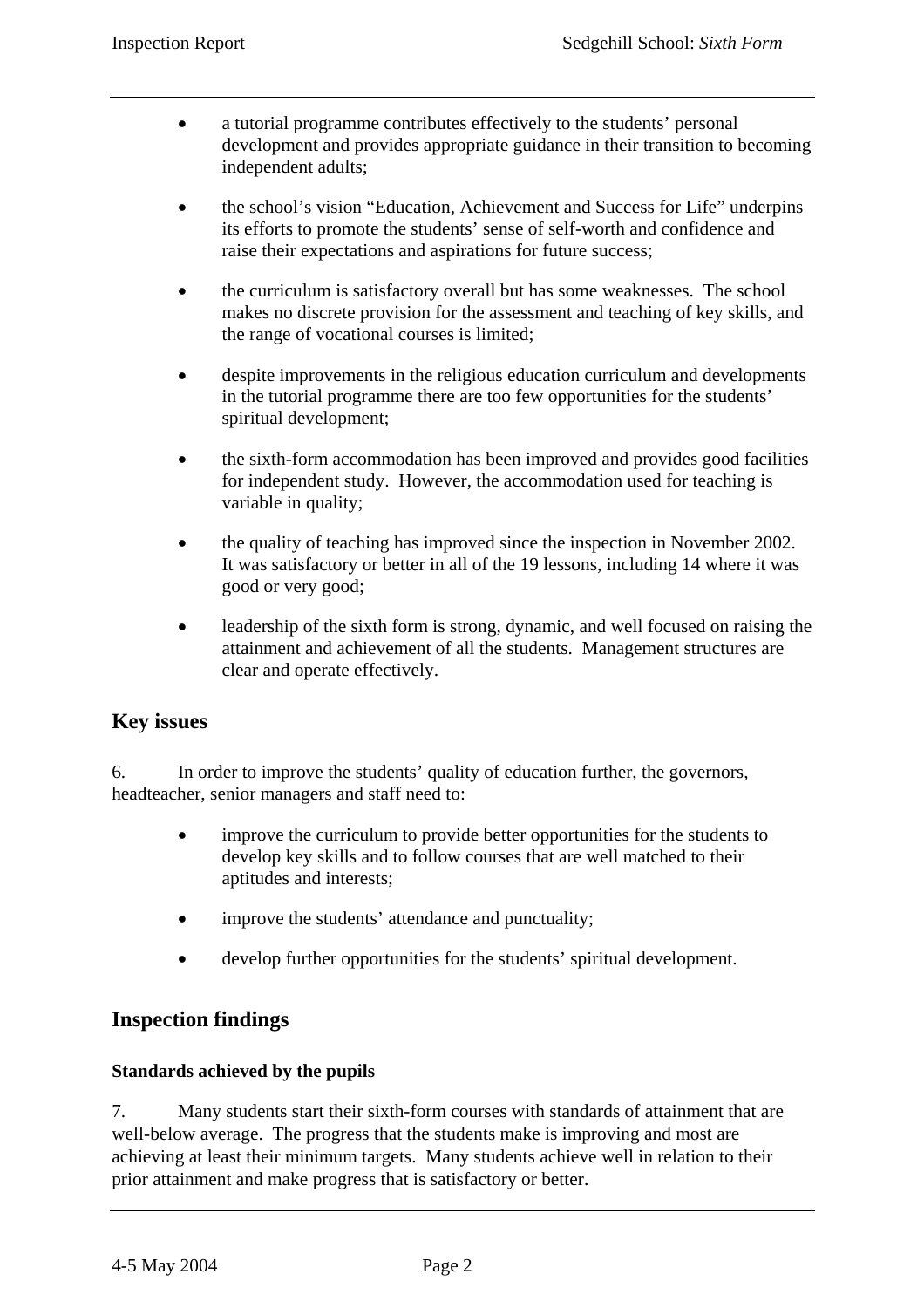<span id="page-6-0"></span>8. Standards are improving. In 2003, the results achieved by the Year 13 students in the advanced-level examinations showed a significant improvement when compared to those achieved in the previous year and the pass rate rose from 71 to 78 per cent, although this is still low. The average points score rose from 113.3 in 2002 to 168.2 in 2003. However, standards overall remain below average in Year 12 and well below average in Year 13.

9. Analyses of the results from 2003 show that sound standards prevail on several of the courses taught at the school. Good proportions of the students achieved high grades in, for example, AS business studies and design & technology. Teaching in those subjects and in courses for drama and English language have enabled students to make satisfactory or better progress from their earlier attainment. Students who take the general studies examinations have in the main made sound progress, with good progress beginning to emerge from this course in Year 12. Sixth-form standards are rising but there are several areas in which standards and progress are not yet sufficiently secure, particularly in Year 13.

10. Appropriate standards were seen in individual lessons in art, business studies, drama, geography, mathematics and design & technology. In some of these lessons most of the students were engaged well in thoughtful analysis and brisk constructive application of appropriate skills and ideas, for example to improve their acting, to attend to quality in the construction of original artefacts, or to evaluate their own learning.

#### **The pupils' attitudes, values and personal development**

11. The students' attendance and punctuality are improving but remain unsatisfactory overall. Attendance for the current school year is good in Year 12 at 94 per cent but unsatisfactory in Year 13, where attendance has fallen from 83 per cent at the start of the year to 74 per cent. Attendance to lessons was variable and punctuality to some lessons was poor. However, improvements in the pastoral system, higher staff expectations, and greater attention to recognising and rewarding good attendance are having a positive influence on students' attendance, particularly in Year 12.

12. Most students have positive attitudes to learning. In a majority of the lessons the relationships between the students and their teachers were good. The students' regard for their sixth form has improved considerably since the appointment of the sixth form coordinator and is now good.

13. A tutorial programme has been developed that contributes effectively to the students' personal development and provides appropriate guidance in their transition to becoming independent adults. A sixth-form council has been established and provides a forum for the students to express their opinions. The students are given good opportunities in lessons and in other activities to show initiative and undertake responsibilities, for example in reading with and mentoring pupils in Year 7 or participating in a Duke of Edinburgh Award group.

14. Despite improvements in the religious education curriculum and developments in the tutorial programme there are too few opportunities for the students' spiritual development. The school's sixth form curriculum has been strengthened a little by the addition of elements of religious education within its programmes of general studies and of conferences. Conferences have continued to provide useful opportunities. However, in recent years only a minority of students have taken the AS and A2 examinations in general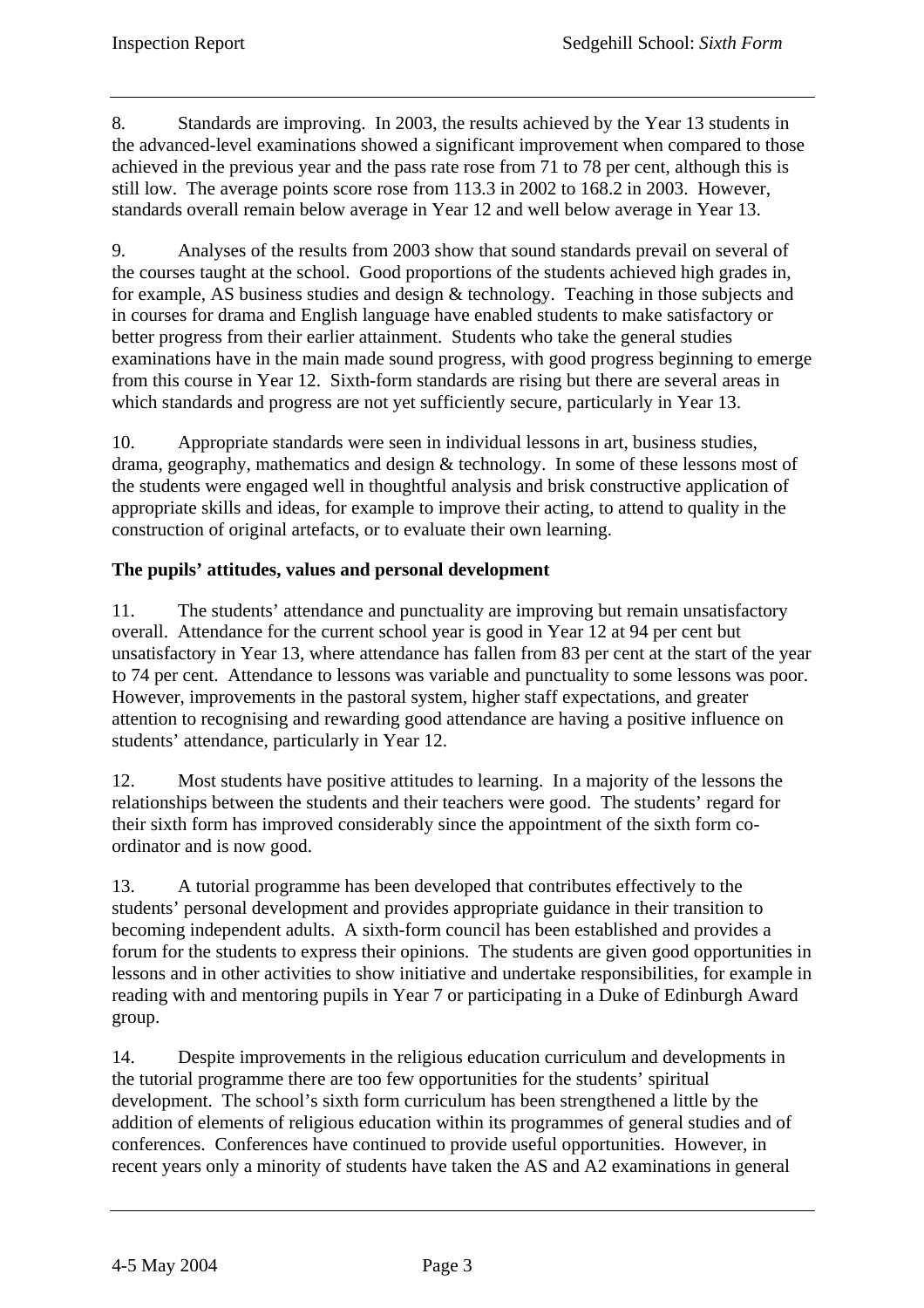<span id="page-7-0"></span>studies and the place of this course in the curriculum does not enable the school to provide religious education for all. In recent years it has been taken by a minority of the students, often alongside other AS or A2 courses. It is significantly less accessible to students on vocational courses. The school's arrangements for religious education in the sixth form are not yet sufficiently consolidated. In part, this is because there are inconsistencies in the quality of delivery through form periods and because general studies is not sufficiently prominent in the curriculum.

15. Many staff provide good role models for students. There are also prominent displays that inform students about the positive influence and contribution of various individuals of different cultures and ethnicities. In tutorial sessions the students are challenged to explore a range of perspectives, including their own, and to consider how they apply to a variety of contexts including their own sixth-form experiences.

16. The school's vision "Education, Achievement and Success for Life" underpins its efforts to promote the students' sense of self-worth and confidence and raise their expectations and aspirations for future success.

#### **The quality of education**

17. The quality of teaching has improved since the inspection in November 2002. It was at least satisfactory in all the 19 lessons, including 14 where it was good or very good. Many students have become active learners and are developing the study skills required for the courses they are following. A minority of the students have not developed sufficient independence; they are over-reliant on their teachers and lack the confidence to participate fully in lessons.

18. Entry requirements for advanced level courses have been clarified and a programme of guidance and induction for pupils in Year 11 provides appropriate information so that they can make informed decisions about the next stage of their education. The students make guided choices of vocational or more academic courses, or a selection from each of those categories, usually leaving about one fifth of their time for private study.

19. The curriculum is satisfactory overall but has some weaknesses. The school aims to provide a broad and balanced curriculum that reflects the needs and interests of its students. However, although the range of vocational subjects has increased, there remains a limited choice for students who do not achieve the minimum standard required to undertake advanced courses. In some subjects, the quality of educational provision is weakened by the limited flexibility imposed by the timetable arrangements of the sixth-form consortium. Classes are timetabled for blocks of two or three periods. This leads not only to lengthy lessons that are sometimes used inefficiently, but also to relatively infrequent contact between students and their teachers. There are significant numbers of students, and teachers, for whom the arrangement is unhelpful. The school's provision for religious education and collective worship has improved since the inspection in 2002, but statutory requirements are not fully met.

20. The school makes no discrete provision for the assessment and teaching of key skills in the sixth form. Vocational courses provide opportunities for students to enhance some of these skills and further occasions arise through tutorials and assemblies, particularly regarding study skills and oracy. Provision for students to retake GCSE examinations in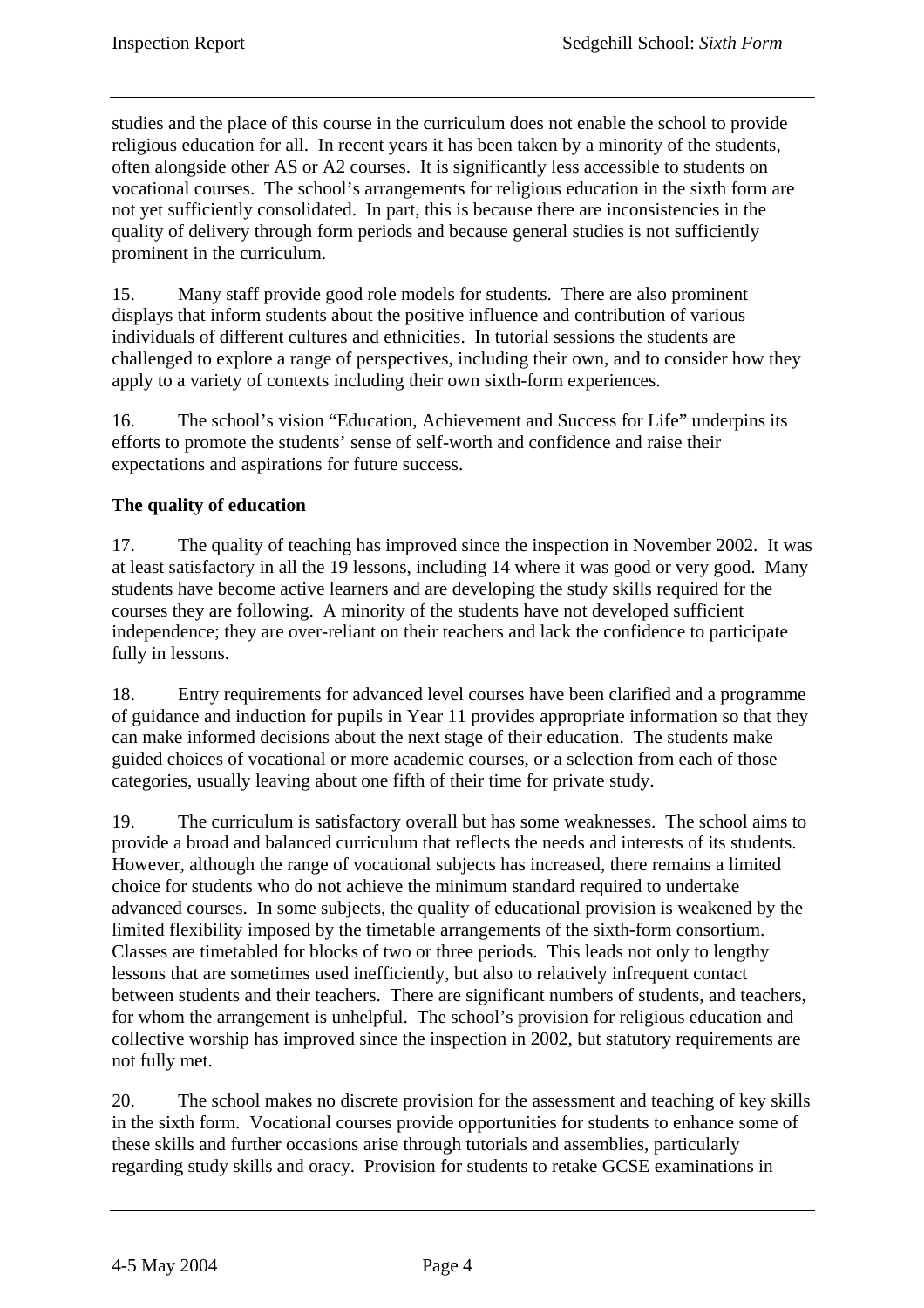<span id="page-8-0"></span>English or in mathematics is limited and cross-curricular provision for mathematical skills is poor. For some students their low levels of communication and mathematical skills limit their learning.

21. Assessment practices are improving. The school uses its data about individual students to identify those who are achieving or exceeding their targets and those who are underachieving. The analysis of data from regular assessments also enables the school to set realistic targets for the students. Generally, departments are positive as to the usefulness of the new assessment procedures. Particularly good practice is emerging in, for example, geography, history, art and drama. Students have benefited from raised self-esteem associated with clear and realistic targets.

22. Accommodation in the sixth-form centre is satisfactory overall. It has been improved by decorating and refurbishing rooms and by developing an area that can be used for independent study. A range of resources requested by the student council has been installed in the sixth form common room. However, some classrooms in other parts of the school that are used for sixth-form lessons are not of the same standard and are variable in quality. However, there are good facilities for independent study.

#### **Leadership and management**

23. Leadership is, dynamic, and well focused on raising the attainment and achievement of all the students. The sixth-form co-ordinator provides strong day-to-day leadership for the students and for the sixth-form staff, and is increasingly involved in curriculum and professional development related to the sixth form across the school staff as a whole. Management structures are clear and operate effectively. Systems for monitoring and evaluating teaching and learning are sound and are implemented consistently. The sixth-form tutors monitor and record pastoral and academic issues to make sure the students' needs are measured and met; the support and guidance given to individual students are generally good. The administrative support systems in the sixth form are well managed and are a strength of the school.

24. Governors are taking an active interest in the development of the sixth form and in the cost-effectiveness of related work. A group of governors meets to track the school's progress with new arrangements. In addition, a number of the governors are members of the governing body of the sixth-form consortium, a separate group that promotes decisions about their shared resources and post-16 curriculum and that keeps watch over sixth-form results across the three schools. Both of these bodies are aware that the consortium is a significant part of the context for the development of Sedgehill School's sixth form. Some helpful analyses are being made, not only of results but also of resources. Closer analysis is being made of the real costs of sixth-form provision across the consortium, though this has not yet been completed for the Sedgehill sixth form.

25. Rationalisation of courses across the consortium, coupled with the decision to develop a curriculum for the sixth form by drawing on the stronger subject departments and not running courses where demand was low, has resulted in improved class sizes and better value for money overall. However, there remain a number of subjects which have small classes, particularly in Year 13.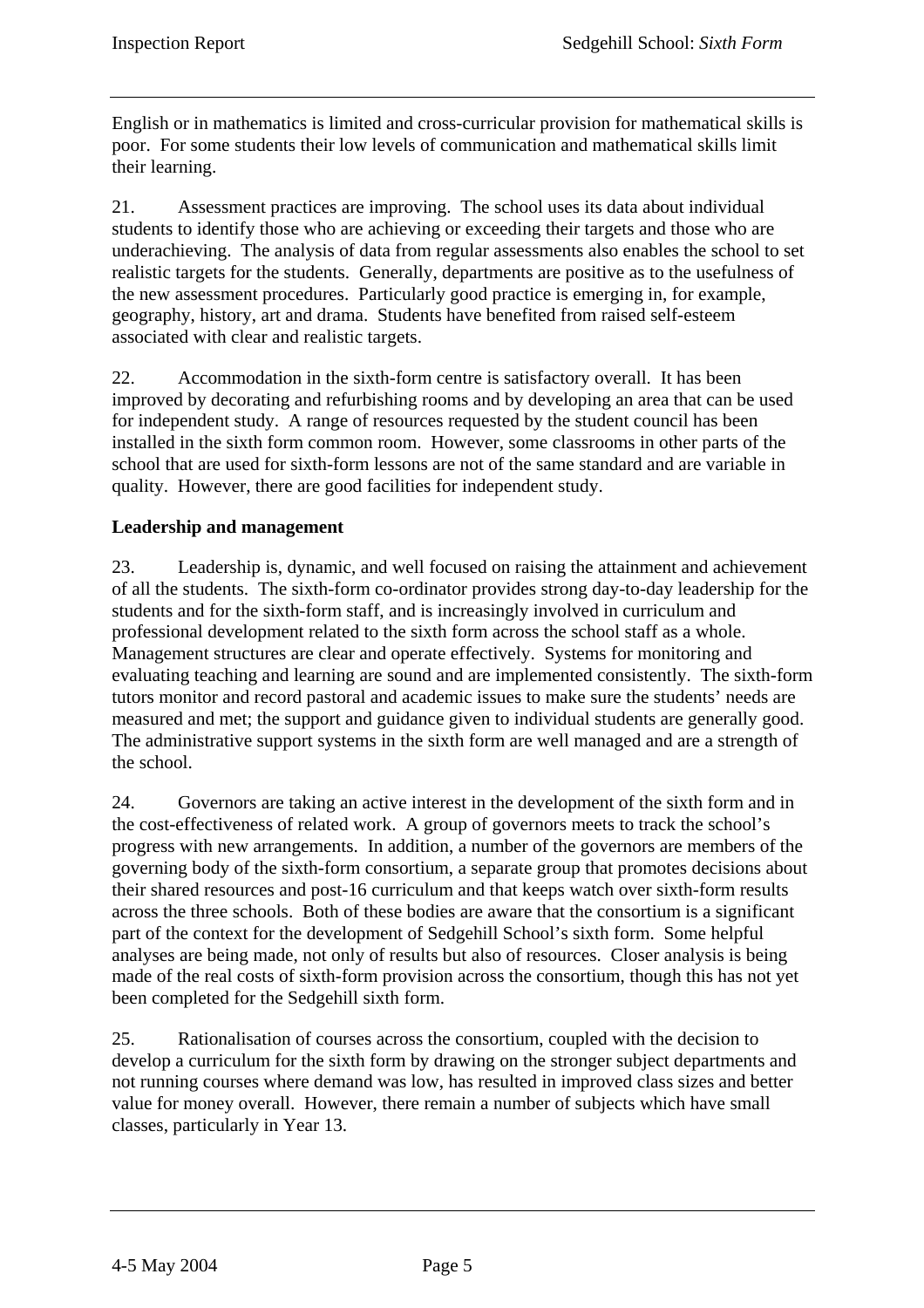<span id="page-9-0"></span>26. A common vision and purpose for the Hillsyde consortium is emerging and the school's management systems are being appropriately reviewed and revised to contribute to, and reflect, consortium-wide initiatives and developments. The staff handbook, produced for the Hillsyde consortium, is proving a useful tool for developing consistency of management across the three schools in the consortium.

### **Implementation of the action plan**

27. The inspection report of 2002 required the school to address seven key issues. These principally related to: raising standards and achievement; improving accommodation; developing better attendance and attitudes among the students; improving the monitoring of the students' academic progress; securing effective leadership and management; and providing opportunities for all students to take religious education in the sixth form. Overall, reasonable progress has been made and most tasks have been completed, but there is still work to do on some issues.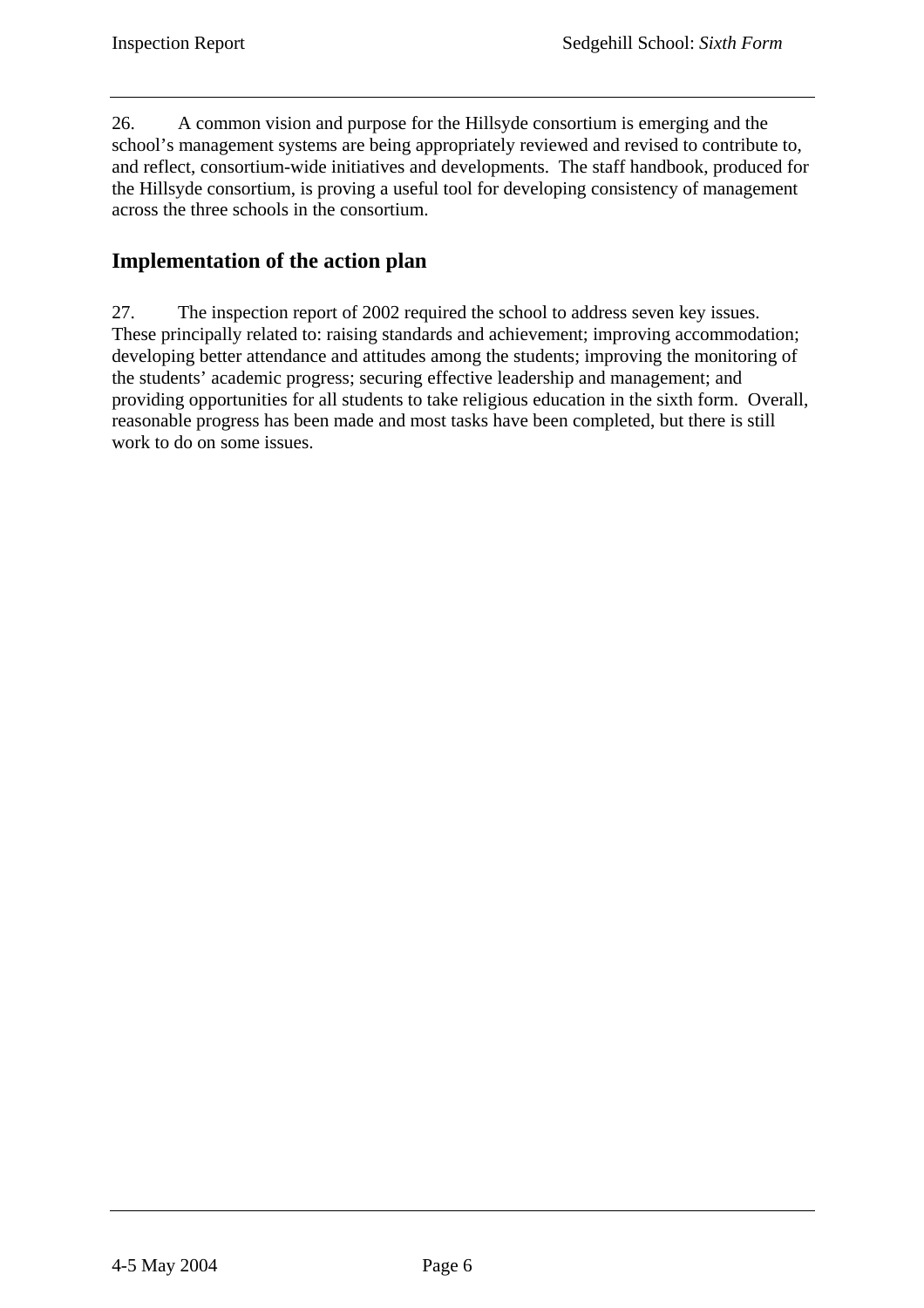#### <span id="page-10-0"></span>**Appendix – Information about the inspection**

The sixth form was inspected under section 10 of the School Inspections Act 1996 by a Registered Inspector and a team of inspectors in November 2002. The inspection judged that, in accordance with paragraph 1(2) of schedule 7 of the Learning and Skills Act 2000, the sixth form was inadequate because it was failing to give its students over compulsory sixth form age an acceptable standard of education.

The governors drew up an action plan to address the key issues for the sixth form from the inspection of November 2002. The sixth form was visited by HMI in May and October 2003 and in February 2004 to assess the progress it was making to implement its sixth-form action plan and address the key issues in the inspection report of November 2002.

In May 2004, an HMI and an Additional Inspector returned to inspect the sixth form for two days. The inspection was carried out under section 3 of the School Inspections Act 1996, which gives Her Majesty's Chief Inspector of Schools the authority to cause any school to be inspected.

Nineteen lessons or parts of lessons, and three registration sessions were inspected. The students were observed at break and lunch times and samples of their work were inspected. Meetings were held with the headteacher, senior staff, form tutors and a group of students, and informal discussions were held with other staff and students. A wide range of the sixth form's documentation was scrutinised. Account was also taken of the evidence from previous monitoring inspections.

The inspection assessed the quality of education provided in the sixth form and the progress the sixth form has made, in particular in relation to the main findings and key issues in the inspection report of November 2002 and the action plan prepared by the governing body to address those key issues.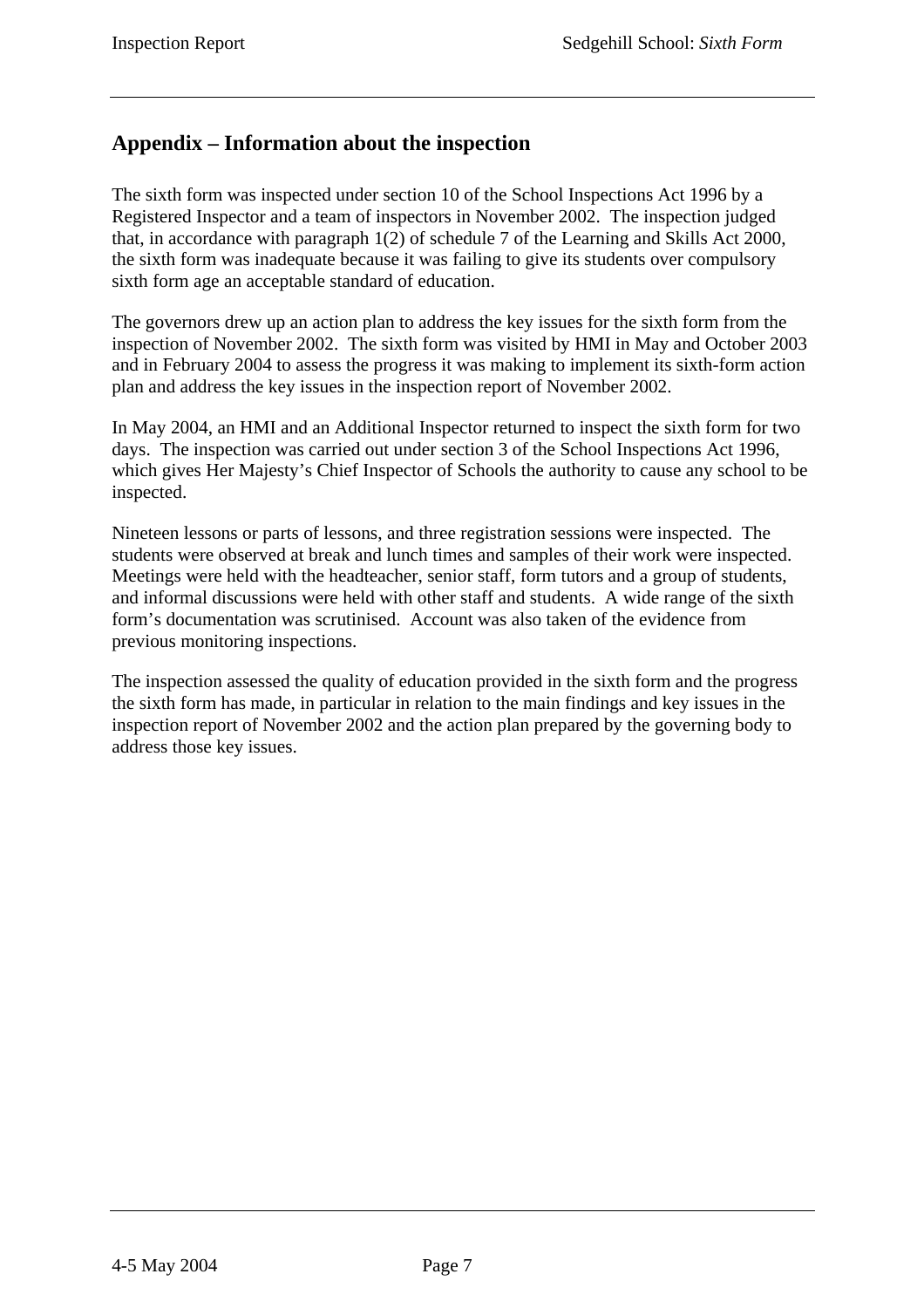# **Notes**